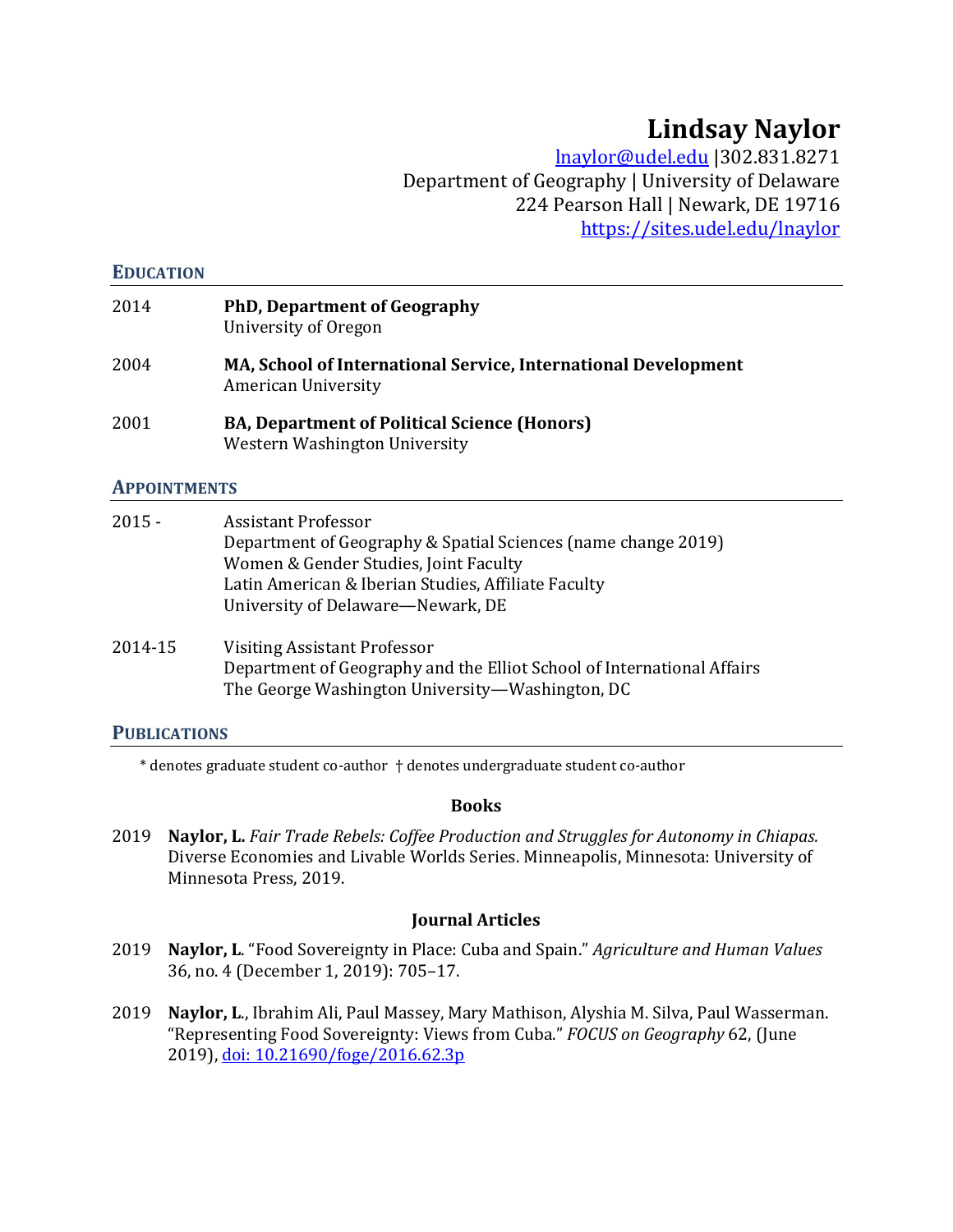- 2018 **Naylor, L.** "Fair Trade Coffee Exchanges and Community Economies." *Environment and Planning A: Economy and Space* 50, no. 5 (August 2018): 1027-1046.
- 2018 **Naylor, L**., Michelle Daigle, Sophia Zaragocín, Margaret Marietta Ramírez, and Mary Gilmartin. "Interventions: Bringing the Decolonial to Political Geography." *Political Geography* 66 (September 2018): 199-209.
- 2018 Stanko, H., † and **Lindsay Naylor**. "Facilitating (?) Urban Agriculture in Philadelphia: Sustainability Narratives in the Inequitable City." *Local Environment: The International Journal of Justice and Sustainability* 23, no. 4 (April 3, 2018): 468–84.
- 2017 **Naylor, L.** "Auditing the Subjects of Fair Trade: Coffee, Development, and Surveillance in Highland Chiapas." *Environment and Planning D: Society and Space* 35, no. 5 (October 1, 2017): 816–35.
- 2017 **Naylor, L.** "A Place for GMOs in Food Sovereignty?" *Geographical Review*, 107 (4) (October 2017):572–77. in Winklerprins, Antoinette, Pamela Ronald, **Lindsay Naylor**, William Moseley, and Glenn Davis Stone. "Forum on Role of Genetically Modified Organisms in the Future of Food and Agriculture." *Geographical Review* 107 (4) (October 1, 2017): 557–91.
- 2017 **Naylor, L.** "Reframing Autonomy in Political Geography: A Feminist Geopolitics of Resistencia Autónoma." *Political Geography* 58C, (May 1, 2017): 24-35.
- 2015 Darian, Jean C., Louis Tucci, Cynthia M. Newman, and **Lindsay Naylor**. "An Analysis of Consumer Motivations for Purchasing Fair Trade Coffee*." Journal of International Consumer Marketing* 27, no. 4 (July 9, 2015): 318–27.
- 2014 **Naylor, L**. "'Some Are More Fair than Others': Fair Trade Certification, Development, and North–South Subjects." *Agriculture and Human Values* 31, no. 2 (June 1, 2014): 273– 84.
- 2012 **Naylor, L.** "Hired Gardens and the Question of Transgression: Lawns, Food Gardens and the Business of 'alternative' Food Practice." *Cultural Geographies* 19, no. 4 (October 1, 2012): 483–504.

#### **Book Chapters**

- 2019 **Naylor, L.** "Fair Trade: market-based ethical encounters and the messy entanglements of living well." *In The Handbook of Diverse Economies*, edited by Kelly Dombroski and Katherine Gibson, Cheltenham, UK: Edward Elgar Press (in press).
- 2016 **Naylor, L.** "Is the Conflict in Chiapas, Mexico, between the Zapatistas and the Mexican Government, Primarily a Conflict over Natural Resources? The Chiapas Conflict: A Battle for Indigenous Recognition and Rights." In *Natural Resource Conflicts [2 Volumes]: From Blood Diamonds to Rainforest Destruction*, edited by M. Troy Burnett, 2:654–60. Santa Barbara, California: ABC-CLIO.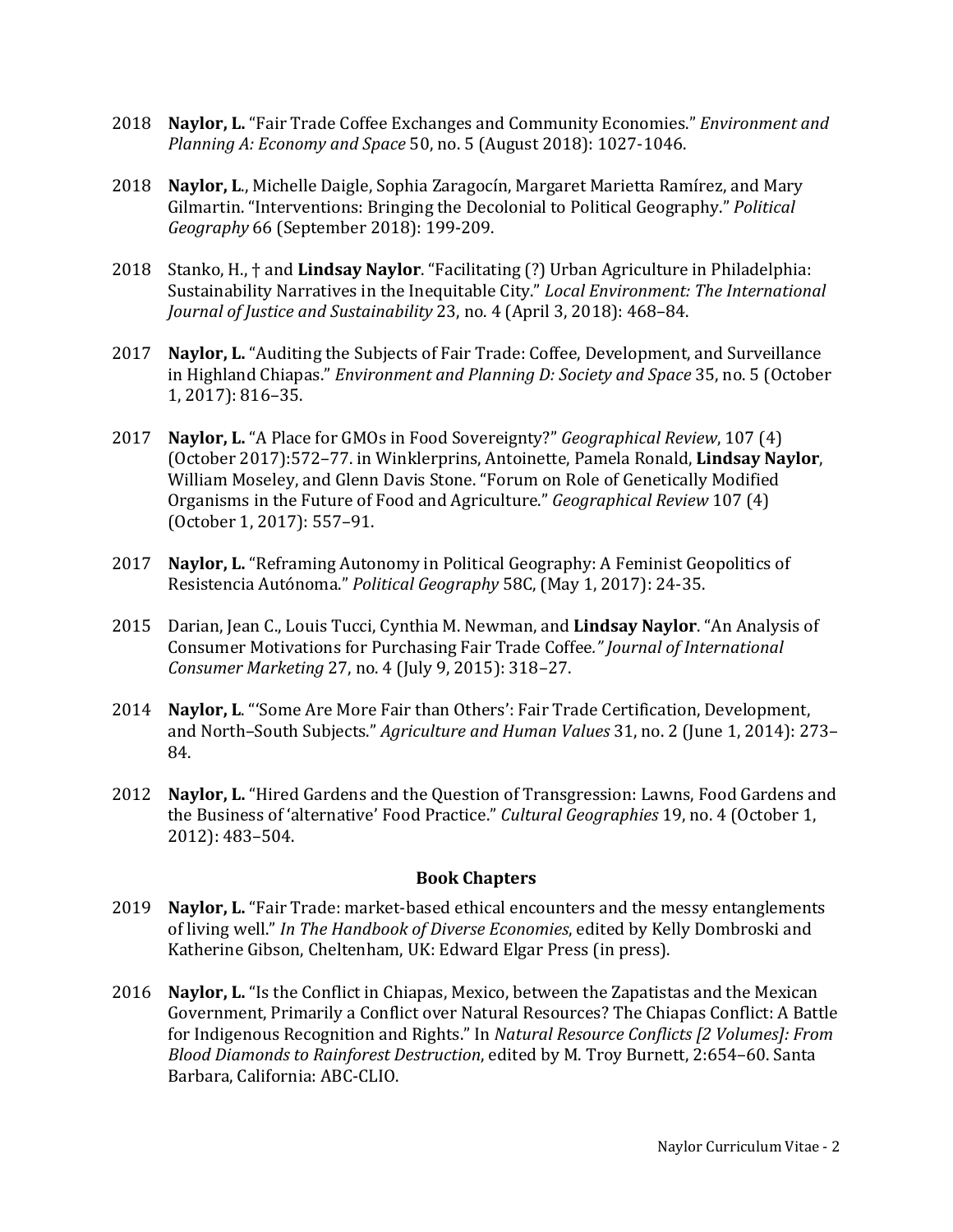### **Professional Papers**

- 2019 Clarke-Sather, A. and **Lindsay Naylor**. "Survey as a Contextual Design Method Applied to Breastfeeding Wearables for Mothers Caring for Infants in NICUs." Proceedings of the *Design of Medical Devices Conference,* Minneapolis, MN, April 15-18, 2019.
- 2013 **Naylor, L.** "Hegemonic solidarities: how fair trade networks foster connection *and* control in coffee production." Invited paper for the *2013 Empire and Solidarity in the Americas Conference*, New Orleans, LA, October 18-19, 2013.
- 2012 **Naylor, L.** "Food Sovereignty and the Politics of Indigenous Resistance in Chiapas, Mexico." Professional paper prepared for delivery at the *2012 Congress of the Latin American Studies Association*, San Francisco, CA, May 23-26, 2012.
- 2011 **Naylor, L.** "Constructing Autonomy through the Colonial Difference: Zapatista-aligned communities and the articulation of food sovereignty." Professional paper prepared for delivery at the *2011 Race, Space, Nature Symposium*, University of California at Berkeley, Berkeley, CA, April 27, 2011.

## **Book Reviews**

- 2019 Mora, Mariana, 2017. "Kuxlejal Politics: Indigenous Autonomy, Race, and Decolonizing Research in Zapatista Communities." Austin: University of Texas Press. *Journal of Latin American Geography* 18, no. 3 (2019): 235-237.
- 2018 Eaton, Emily, 2013. "Growing Resistance: Canadian Farmers and the Politics of Genetically Modified Wheat." Manitoba: University of Manitoba Press. *Human Geography* 11, no. 1 (2018): 79-81.
- 2012 Fitting, Elizabeth M., 2011. "The struggle for maize: campesinos, workers, and transgenic corn in the Mexican countryside." Durham [N.C.]: Duke University Press. *Gastronomica: The Journal of Food and Culture* 12, no. 4 (2012): 125–126.

### **GRANTS**

- 2019-20 Delaware Department of Transportation, "On-call Transportation, Freight, Ports, Aviation and ITS Planning Activities: The Delaware Alcohol Industry." Troy Mix (PI, Institute for Policy Analysis), William DeCoursey (Co-PI, Institute for Policy Analysis), James Corbett (Co-PI, Marine Science and Policy), **Lindsay Naylor** (Co-PI, Geography) (\$246,425 over 1 year; Co-PI awarded \$18,958).
- 2018-19 Delaware Department of Transportation, "On-call Transportation, Freight, Ports, Aviation and ITS Planning Activities: The Delaware Alcohol Industry." Troy Mix (PI, Institute for Policy Analysis), William DeCoursey (Co-PI, Institute for Policy Analysis), James Corbett (Co-PI, Marine Science and Policy), **Lindsay Naylor** (Co-PI, Geography) (\$297,127 over 1 year; Co-PI awarded \$12,882).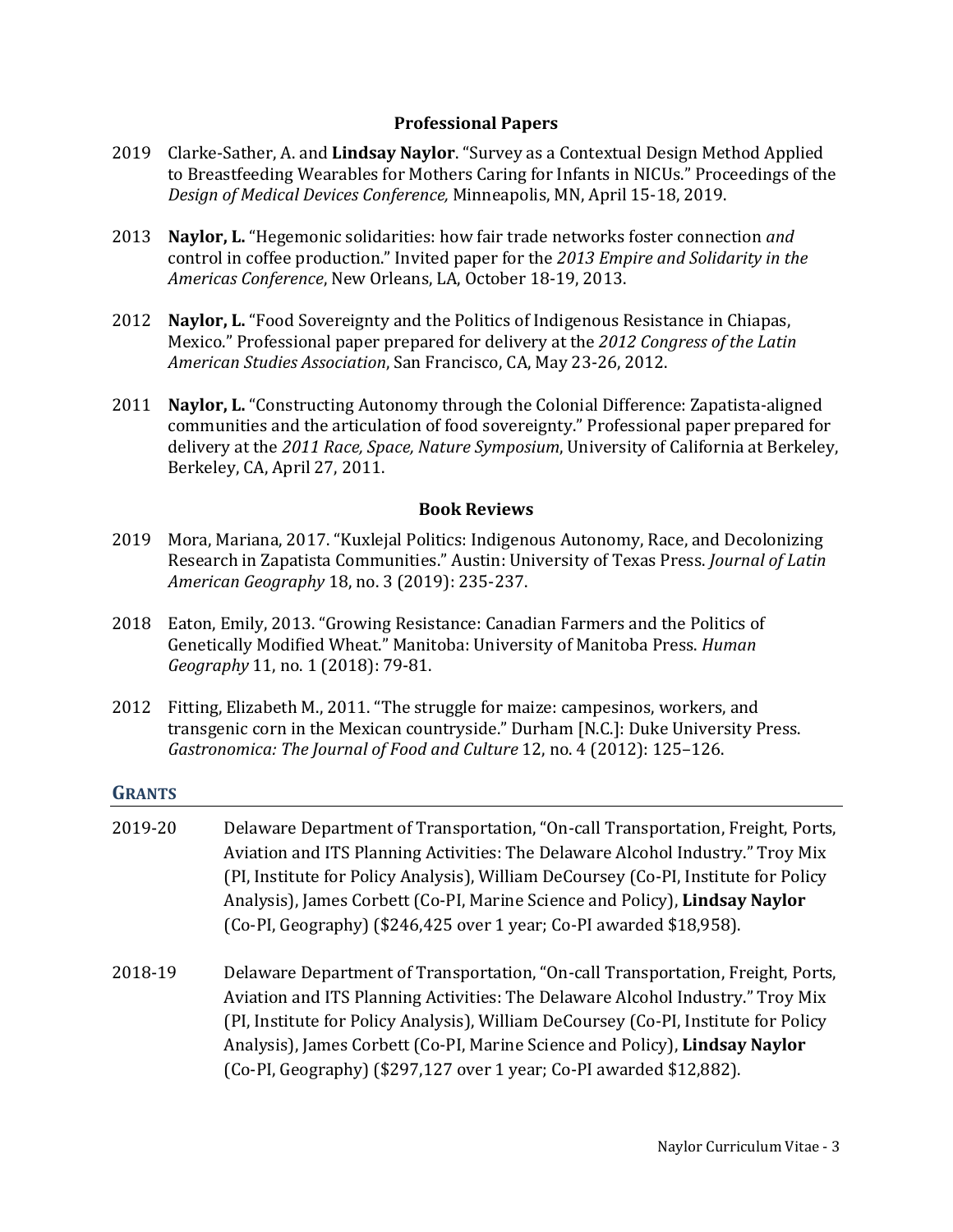| University of Delaware, Center for Food Systems and Sustainability Seed Grant,<br>"Edible Forest Garden Design, Installation, and Associated Curriculum<br>Development at University of Delaware's Children's Campus," Anna Wik (PI,<br>Plant and Soil Sciences), and (in alpha order) Kimberly Bothi (Co-PI,<br>Engineering), Kelly Freel (Co-PI, Human Development and Family Sciences),<br>Laura Morris (Co-PI, Human Development and Family Sciences), Lindsay<br>Naylor (Co-PI, Geography), Tara Trammel (Co-PI, Plant and Soil Sciences)<br>(\$39,964). |
|---------------------------------------------------------------------------------------------------------------------------------------------------------------------------------------------------------------------------------------------------------------------------------------------------------------------------------------------------------------------------------------------------------------------------------------------------------------------------------------------------------------------------------------------------------------|
| University of Delaware, Office of Service Learning community-based research<br>mini-grant; Food Geographies and Food Justice (\$1,000)                                                                                                                                                                                                                                                                                                                                                                                                                        |
| University of Delaware, College of Arts and Sciences, Issues in Global Studies,<br>Speaker Grant (\$1000)                                                                                                                                                                                                                                                                                                                                                                                                                                                     |
| University of Delaware, Office of Graduate and Professional Education "Grand<br>Challenges" Conference and Symposia grant, "Interdisciplinary Graduate<br>Research and Professional Development through Critical Food Intersections<br>Workshop and Symposium," (\$49,700).                                                                                                                                                                                                                                                                                   |
| University of Delaware, Office of Service Learning community-based research<br>mini-grant; Food Geographies and Food Justice (\$1,000)                                                                                                                                                                                                                                                                                                                                                                                                                        |
| University of Delaware, Office of Graduate and Professional Education "Grand<br>Challenges" Graduate Seminar grant, "A Core Graduate Course in Sustainability<br>and the Environmental Humanities" (spring 2018), Lindsay Naylor (Co-PI,<br>Geography), McKay Jenkins (Co-PI, English) and Chris Williams (Co-PI, Wildlife<br>Management) (\$20,000)                                                                                                                                                                                                          |
| University of Delaware, Office of Service Learning community-based research<br>mini-grant, "Food Geographies and Food Justice" (\$900)                                                                                                                                                                                                                                                                                                                                                                                                                        |
| University of Delaware, Global Area Studies Program, Faculty Research Award:<br>"Photo Voices in Food Sovereignty Tourism and Knowledge Exchange, Cuba"<br>$(*4,000)$                                                                                                                                                                                                                                                                                                                                                                                         |
| University of Delaware, General University Research Program Award: "Photo<br>Voices in Food Sovereignty Tourism and Knowledge Exchange, Basque Country,<br>Spain" (\$5,848)                                                                                                                                                                                                                                                                                                                                                                                   |
| University of Delaware, General Education, CORE I: Grand Challenges and Great<br>Debates course development funds, "The Global Climate Encounter: Climate<br>Change and Food Security" (fall 2016), Lindsay Naylor (Co-PI) and Dana Veron<br>$(Co-PI)$ (\$5,000)                                                                                                                                                                                                                                                                                              |
|                                                                                                                                                                                                                                                                                                                                                                                                                                                                                                                                                               |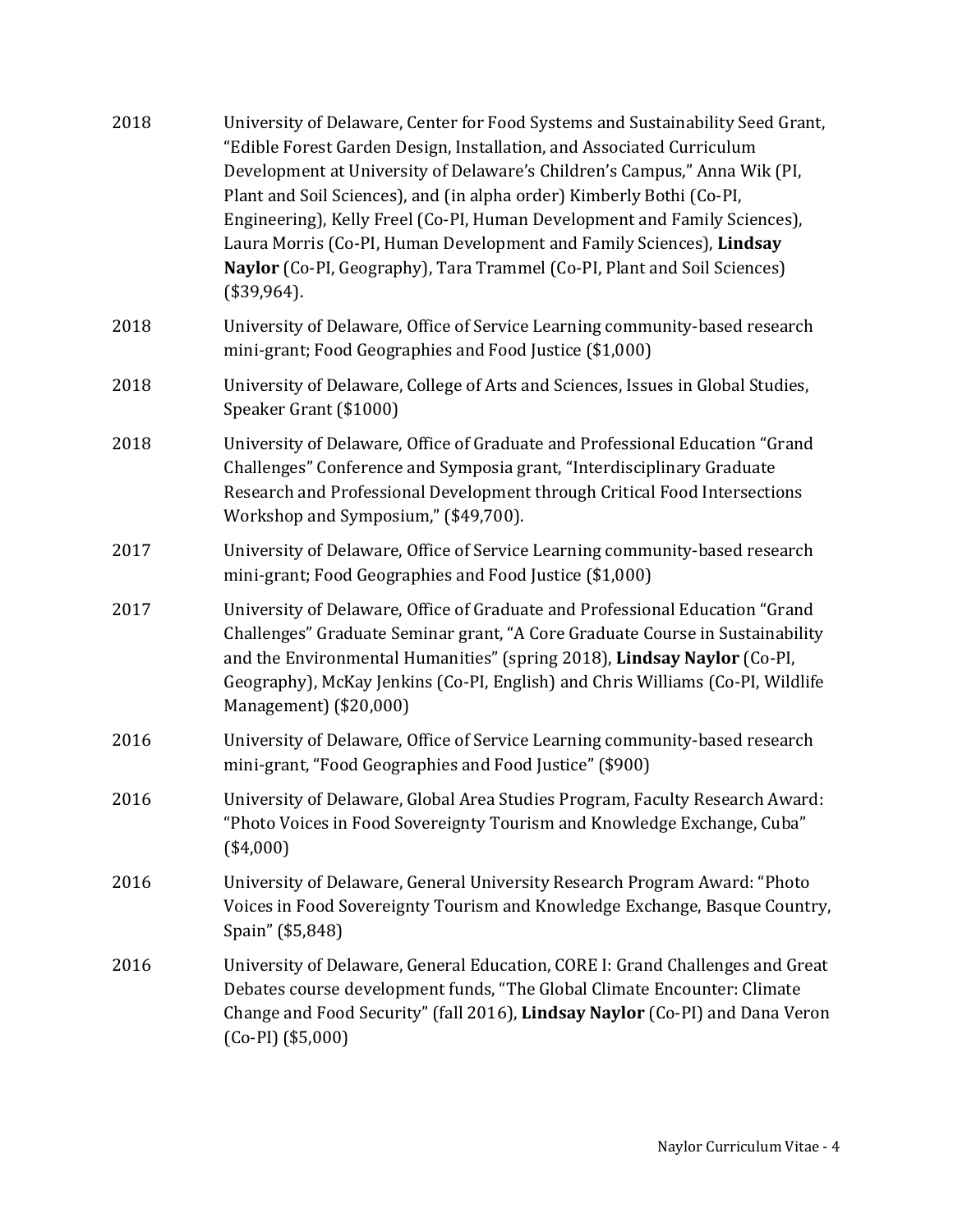| 2016    | University of Delaware, Center for the Study of Diversity Faculty Research Grant:<br>"Food Geographies and Food Justice: Diversity, Inclusion, and Equity in the<br>Newark Food System" (\$3,033)                                                 |
|---------|---------------------------------------------------------------------------------------------------------------------------------------------------------------------------------------------------------------------------------------------------|
| 2016    | University of Delaware, ADVANCE Institute Grant: NSF ADVANCE HRD-1409472<br>(\$1,853)                                                                                                                                                             |
| 2013    | University of Oregon Public Impact Graduate Fellowship, "Everyday<br>Autonomies: Fair Trade, Subsistence, and the Practice of Food Sovereignty in the<br>Highlands of Chiapas" (\$6,000)                                                          |
| 2013    | University of Oregon, Global Oregon Graduate Summer Research Award,<br>"Everyday Autonomies: Fair Trade, Subsistence, and the Practice of Food<br>Sovereignty in the Highlands of Chiapas" (\$1,000)                                              |
| 2013    | Oregon Humanities Center Graduate Research Support Fellowship, "Everyday<br>Autonomies: Fair Trade, Subsistence, and the Practice of Food Sovereignty in the<br>Highlands of Chiapas" (\$1,000)                                                   |
| 2012    | Association of Pacific Coast Geographers, Tom McKnight and Joan Clemons<br>Award for Outstanding Student Paper, (\$500)                                                                                                                           |
| 2012    | Social Science Research Council, International Dissertation Research Fellowship,<br>"Everyday Autonomies: Fair Trade, Subsistence, and the Practice of Food<br>Sovereignty in the Highlands of Chiapas" (Finalist)                                |
| 2011    | University of Oregon, Department of Geography Summer Research Grant,<br>"Everyday Autonomies: Fair Trade, Subsistence, and the Practice of Food<br>Sovereignty in the Highlands of Chiapas" (\$200)                                               |
| 2010    | University of Oregon, Graduate Student Summer Research Grant, Center on<br>Diversity and Community, "Everyday Autonomies: Fair Trade, Subsistence, and<br>the Practice of Food Sovereignty in the Highlands of Chiapas" (\$1,250)                 |
| 2010    | University of Oregon, Graduate Student Summer Research Grant, Center for<br>Latino/a and Latin American Studies, "Everyday Autonomies: Fair Trade,<br>Subsistence, and the Practice of Food Sovereignty in the Highlands of Chiapas"<br>(\$1,000) |
| 2010    | University of Oregon, Department of Geography Summer Research Grant,<br>"Everyday Autonomies: Fair Trade, Subsistence, and the Practice of Food<br>Sovereignty in the Highlands of Chiapas" (\$500)                                               |
| 2009    | University of Oregon, Department of Geography Summer Research Grant, "Hired<br>Gardens and Resistance through Backyard Gardening" (\$400)                                                                                                         |
| 1998-01 | Western Washington University, Forensics Alumni Scholarship for Excellence in<br>Debate (\$1000, tuition waiver)                                                                                                                                  |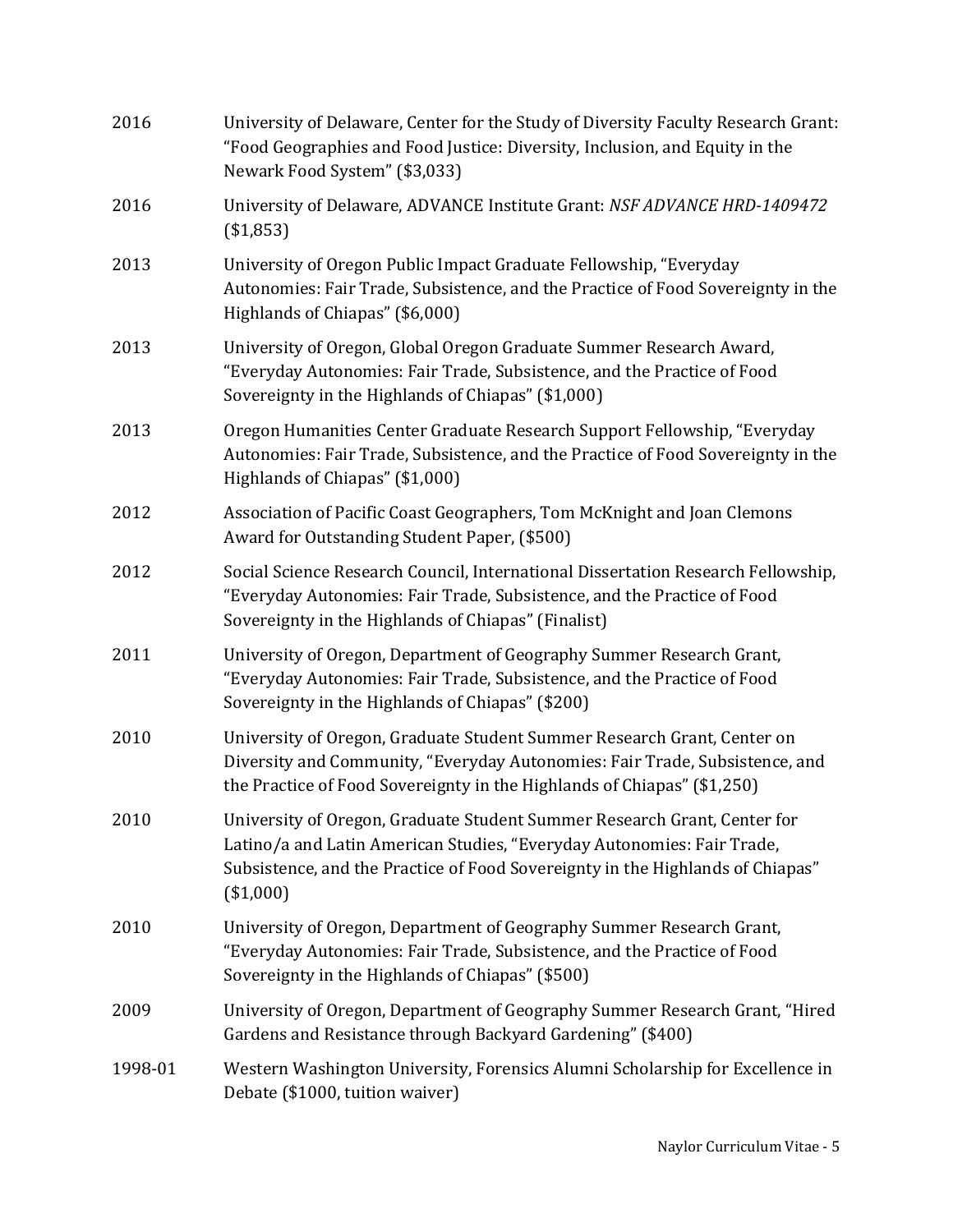# **FELLOWSHIPS AND AWARDS**

| 2019    | Nominee, Consortium of Latin American Studies Programs (CLASP), 2019 CLASP<br><b>Teaching Award for Junior Faculty</b>                          |
|---------|-------------------------------------------------------------------------------------------------------------------------------------------------|
| 2019    | Fellowship, "Julie Graham Community Economies Research Fund Fellowship."<br>2019 Community Economies Theory and Writing Retreat, Bolsena, Italy |
| 2013    | Association of Pacific Coast Geographers, Student Travel Award, Annual Meeting<br>$(\$200)$                                                     |
| 2013    | Association of Pacific Coast Geographers, Women's Network Travel Award,<br>Annual Meeting (\$200)                                               |
| 2012    | Association of Pacific Coast Geographers, Student Travel Award, Annual Meeting<br>(\$200)                                                       |
| 2012    | Latin American Studies Association, Student Travel Award, International Latin<br>American Congress (\$600)                                      |
| 2008-14 | University of Oregon, Graduate Teaching Fellowship (tuition waiver and<br>stipend)                                                              |

# **INVITED PRESENTATIONS**

| 2019 | Naylor, L. "Researcher Reflexivity and Feminist Methodologies." Aquinas<br>College, Grand Rapids, MI                                                                                                      |
|------|-----------------------------------------------------------------------------------------------------------------------------------------------------------------------------------------------------------|
| 2019 | Naylor, L. Book Talk: "Fair Rebels? Fair Trade in Movement and the Possibilities<br>of Being in Common." Grand Rapids Community College, Grand Rapids MI                                                  |
| 2018 | Naylor, L. "Whose baby is it anyway?" Conflicting Regimes of Care and Feeding<br>in NICU spaces in the U.S.," Department of Geography Coffee Hour, Penn State<br>University, State College, PA            |
| 2018 | Naylor, L. "Food Sovereignty Exchanges and Participatory Knowledge<br>Production." Food Intersections Symposium, University of Delaware, Newark,<br>DE                                                    |
| 2018 | Panelist, "Urban Futures: Green, Sustainable, and Just?" Conference, Temple<br>University, Philadelphia, PA                                                                                               |
| 2018 | Naylor, L. "Food Geographies and Food Justice: Diversity, Inclusion and Equity<br>in the Newark Food System," Center for the Study of Diversity Brown Bag<br>Sessions, University of Delaware, Newark, DE |
| 2017 | Naylor, L. "Thinking about Drinking: ethical purchasing practices in craft<br>beverage consumption," Science Café, University of Delaware, Newark, DE                                                     |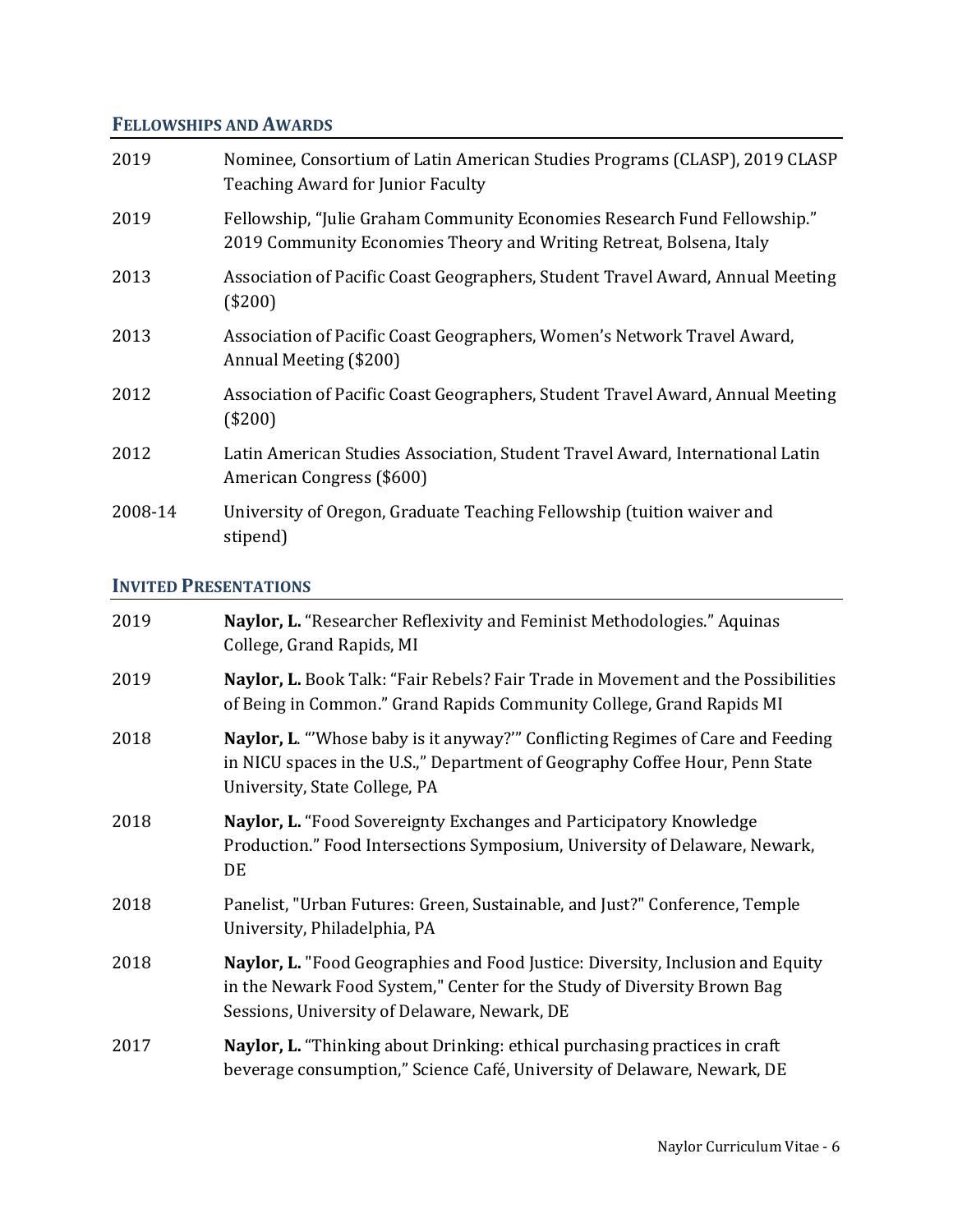| 2017 | Naylor, L. "Geography of Beer," Delmarva Freight Summit: Summer 2017,<br>Newark, DE                                                                                                                                |
|------|--------------------------------------------------------------------------------------------------------------------------------------------------------------------------------------------------------------------|
| 2017 | Naylor, L. and Haley Stanko. "Urban Food Forestry in Philadelphia: inequality in<br>the edible city." School of Public Policy Seminar, University of Delaware, Newark,<br>DE                                       |
| 2017 | Naylor L. "Consuming Questions: Landscapes of Agriculture in Chiapas."<br>Delaware Humanities Forum, Rehoboth Beach, DE                                                                                            |
| 2016 | Naylor, L. "Fair Rebels? Fair trade coffee production and the struggle to make<br>liveable worlds," Rutgers University Fall Speaker Series; New Brunswick, NJ                                                      |
| 2016 | UD Discusses #NoDAPL; with Dr. Jessica Horton (Art History), Dr. Cindy Ott<br>(History); Spencer Wiggan (Art History) and Dr. Lindsay Naylor (Geography)<br>University of Delaware, Newark, DE                     |
| 2016 | Naylor, L. "Fair Rebels? Fair trade coffee production and the challenges of<br>making liveable worlds," 2016 CEOE Dean's Advisory Council Annual Meeting<br>Lecture, University of Delaware, Newark, DE            |
| 2016 | Naylor, L. "Cultivating Sustainability: seeds and climate change adaptation in<br>highland, Chiapas," Humboldt State University, Humboldt, CA                                                                      |
| 2014 | Naylor, L. "Cultivating Sustainability: seeds and climate change adaptation in<br>highland, Chiapas," Sustainability Program Speaker Series, The George<br>Washington University, Washington, DC                   |
| 2014 | Naylor, L., "A window to better money:' fair trade production and diverse<br>economies in rebel Chiapas," Department of Geography Colloquium, The George<br>Washington University, Washington, DC                  |
| 2014 | Naylor, L., "Resistance and Sustainable Livelihoods in Chiapas, Mexico" Social<br>Science Lecture Series, Central Oregon Community College, Bend, OR                                                               |
| 2013 | Naylor, L., "Sowing the seeds of resistance: maiz criollo in highland Chiapas"<br>Cultural Politics of Seeds Symposium, Center for the Study of Women, University<br>of California at Los Angeles, Los Angeles, CA |
| 2012 | Naylor, L., "Everyday Autonomies." Department of Anthropology speaker series,<br>Oregon State University, Corvallis, OR                                                                                            |
| 2011 | Moderator, "Food Systems Futures Dialogue," with Dr. Amy Bentley (New York<br>University, Steinhardt) and Dr. Tim Griffin (Tufts University), Food Justice<br>Conference, University of Oregon, Eugene, OR         |
| 2011 | Presenter for the Center for Latino/a and Latin American Studies Graduate<br>Grant Proposal Workshop, University of Oregon, Eugene, OR                                                                             |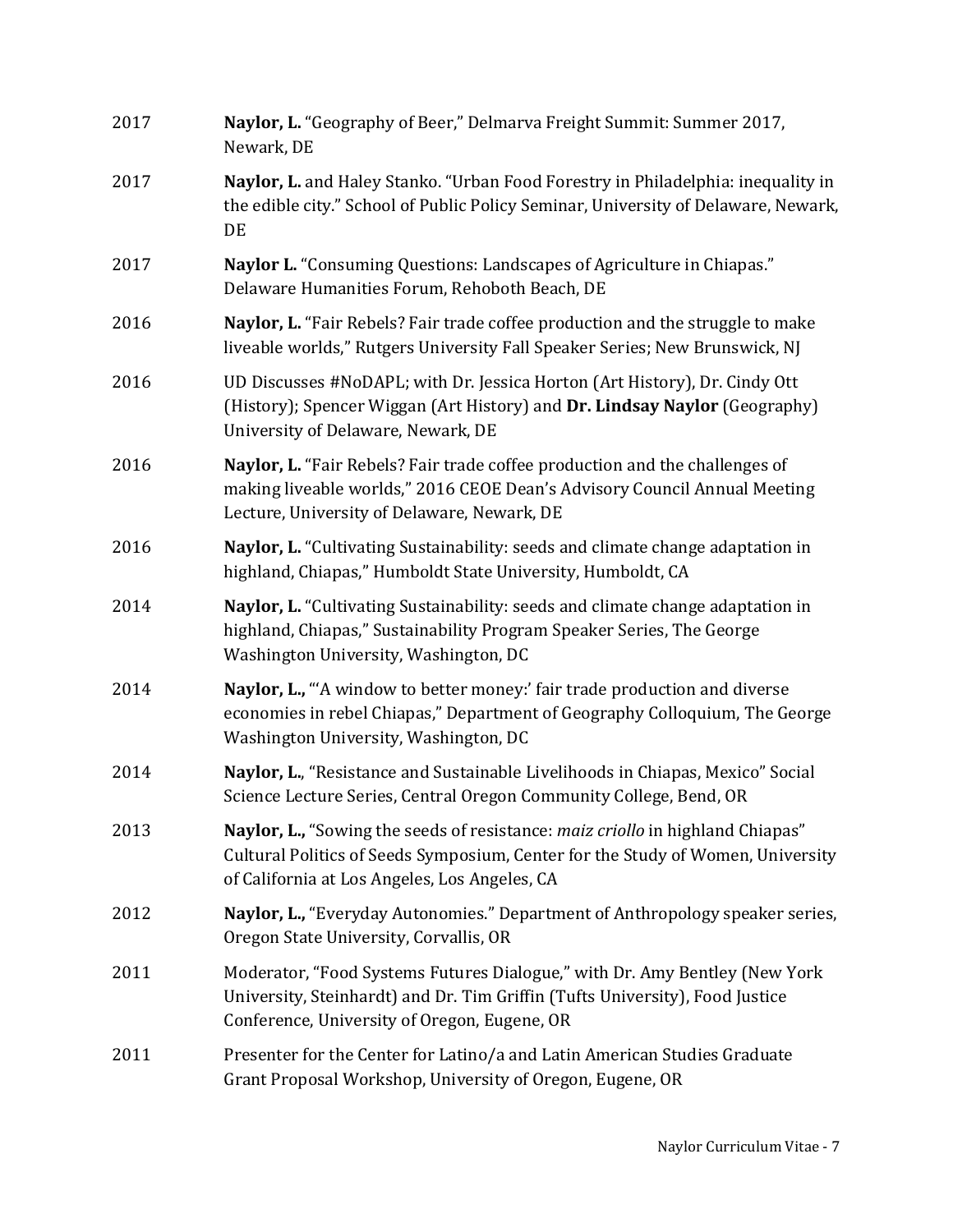2010 Commentator for the Sustainable Livelihoods Research Working Group, Global Oregon Initiative, inaugural lecture: "Social Entrepreneurs at the Intersection of Society, Environment, and Quality of Life," by John Sage of Pura Vida Coffee, University of Oregon, Eugene, OR

# **CONFERENCE PARTICIPATION AND SESSION ORGANIZING**

| 2019 | Discussant, "Emerging Topics in Critical Geography." Middle States Regional<br>Conference, Kutztown, PA                                                                                                                                                                                                                                                          |
|------|------------------------------------------------------------------------------------------------------------------------------------------------------------------------------------------------------------------------------------------------------------------------------------------------------------------------------------------------------------------|
| 2019 | Organizer and co-chair with Pinki Mondal (University of Delaware), "Agriculture<br>and Food Systems: Interdisciplinary Perspectives I, II, and III." American<br>Association of Geographers Annual Meeting, Washington, DC                                                                                                                                       |
| 2019 | Panelist, "Agriculture and Food Systems: Interdisciplinary Perspectives III: the<br>Future of Food." American Association of Geographers Annual Meeting,<br>Washington, DC                                                                                                                                                                                       |
| 2018 | Panelist, "The Future of Food." Middle States Regional Conference, Montclair, NJ                                                                                                                                                                                                                                                                                 |
| 2018 | Panelist, "Urban Agriculture in Philadelphia." Critical Geography Conference,<br>Temple University, Philadelphia, PA                                                                                                                                                                                                                                             |
| 2018 | Naylor, L. "Urban Food Forests in Philadelphia: Inequities in the edible city."<br>Agriculture and Human Values Annual Meeting, Madison, WI                                                                                                                                                                                                                      |
| 2018 | Obringer, K. (presenting author) and Lindsay Naylor, "Toward a Theory of Food<br>Politics." Western Political Science Association Annual Meeting, San Francisco,<br>CA; (Nominated for the 2018 Western Political Science Association Best Paper in<br><b>Environmental Political Theory Award)</b>                                                              |
| 2018 | Chair, "New Perspectives on the State." Political Geography Specialty Group AAG<br>Pre-Conference, New Orleans, LA                                                                                                                                                                                                                                               |
| 2018 | Naylor, L. "Exchanging Knowledge(s) on Food Sovereignty, the Cuban Context."<br>American Association of Geographers Annual Meeting, New Orleans, LA                                                                                                                                                                                                              |
| 2017 | Discussant, "Rethinking decolonial and postcolonial knowledges beyond<br>regions," Annual Meeting of the Royal Geographical Society, London, UK                                                                                                                                                                                                                  |
| 2017 | Chair, "Indigenous Peoples and Colonialism." Political Geography Specialty<br>Group AAG Pre-Conference, Boston, MA                                                                                                                                                                                                                                               |
| 2017 | Session Organizer and Panelist, "Activating Diverse Economies," with Chair<br>Kevin St. Martin (Rutgers University); Philip Kelly (York University); Stephen<br>Healy (University of Massachusetts); Kelly Dombroski (University of<br>Canterbury); Bradley Wilson (West Virginia University), American Association<br>of Geographers Annual Meeting, Boston, MA |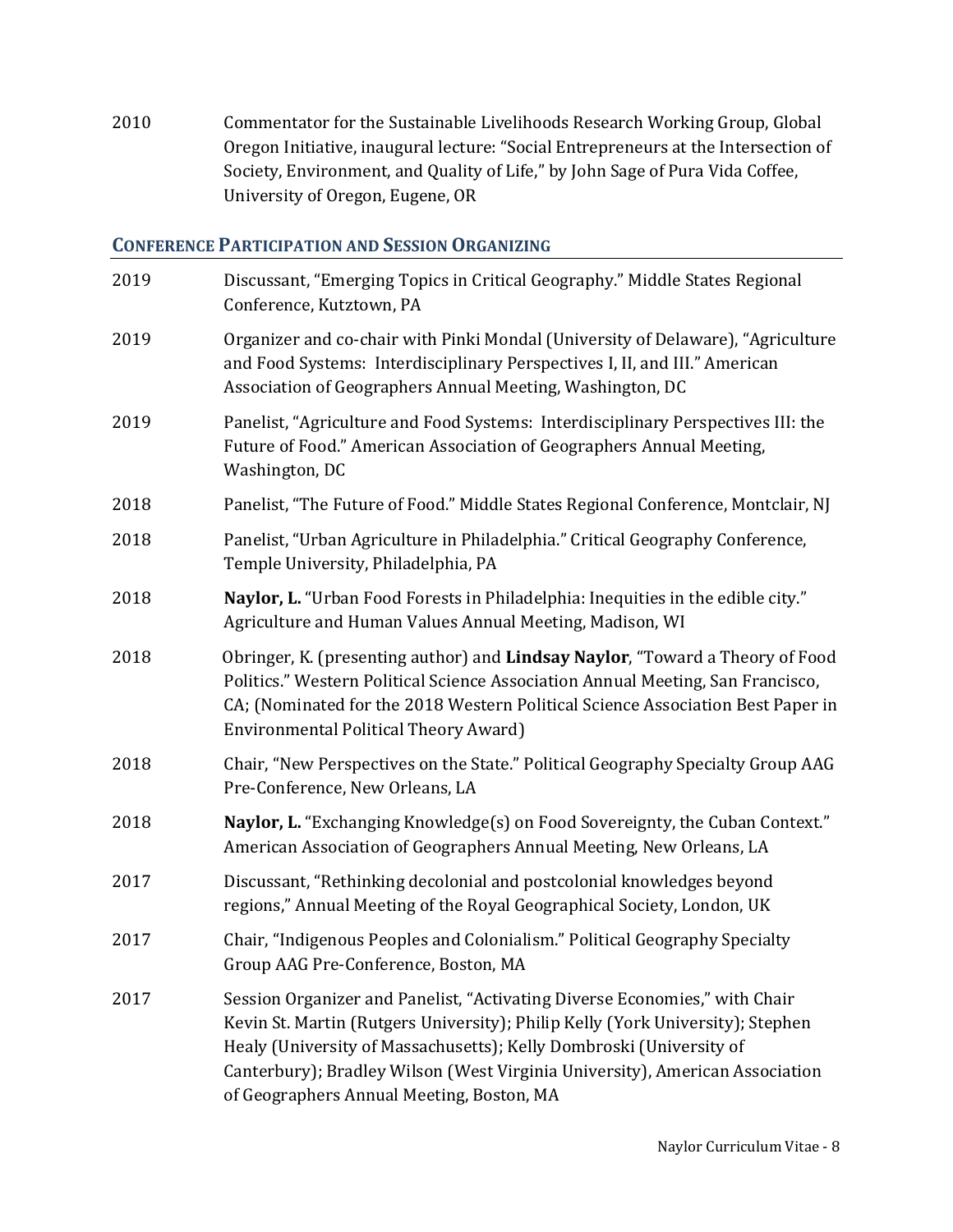| 2016 | Naylor, L. "Mashing In: Combining Ingredients for the Geographies of Beer."<br>American Association of Geographers Annual Meeting, San Francisco, CA                                                                                                                                                                                                                                                                                       |
|------|--------------------------------------------------------------------------------------------------------------------------------------------------------------------------------------------------------------------------------------------------------------------------------------------------------------------------------------------------------------------------------------------------------------------------------------------|
| 2015 | Session Organizer and Panelist, "Making other Worlds Possible X: Diverse<br>Economies Inside and Outside the Academy," with Chair Katharine McKinnon<br>(Macquarie University); Elizabeth Barron (University of Wisconsin, Oshkosh);<br>Katherine Gibson (University of Western Sydney); Philip Kelly (York University);<br>Kevin St. Martin (Rutgers University), Association of American Geographers<br>Annual Meeting, Chicago, IL      |
| 2015 | Naylor, L. "Rethinking Food Sovereignty: Diverse Economies and Self-declared<br>Autonomy in Highland Chiapas." Association of American Geographers Annual<br>Meeting, Chicago, IL                                                                                                                                                                                                                                                          |
| 2014 | Organizer and Chair, "Geopolitics Otherwise: considering the production of<br>knowledge." with discussant Sara Koopman (Wilfred Laurier University),<br>Association of American Geographers Annual Meeting, Tampa, FL                                                                                                                                                                                                                      |
| 2014 | Naylor, L. "Autonomy as an agricultural act: the material practice of resistance<br>and autonomy without borders in the highlands of Chiapas, Mexico." Association<br>of American Geographers Annual Meeting, Tampa, FL                                                                                                                                                                                                                    |
| 2014 | Naylor, L. "Hegemonies of Solidarity: the dynamics of connection and control in<br>fair trade coffee production networks in Chiapas, Mexico." Political Geography<br>Specialty Group AAG Pre-Conference, Tampa FL                                                                                                                                                                                                                          |
| 2013 | Naylor, L. "Getting students into the field, literally: experiential food<br>geographies." Association of Pacific Coast Geographers Annual Meeting, Lake<br>Tahoe, CA                                                                                                                                                                                                                                                                      |
| 2013 | Panel Chair, "Geography of Food" Association of Pacific Coast Geographers<br>Annual Meeting, Lake Tahoe, CA                                                                                                                                                                                                                                                                                                                                |
| 2013 | Panel Chair and Session organizer, "Beyond Food," with panelists: Alison Alkon<br>(University of the Pacific), Daniel Block (Chicago State University), Aaron<br>Bobrow-Strain (Whitman College), Daniel Buck (University of Oregon), Susanne<br>Friedberg (Dartmouth), Julie Guthman (UC Santa Cruz), Jessica Hayes-Conroy<br>(Hobart and William Smith Colleges); Association of American Geographers<br>Annual Meeting, Los Angeles, CA |
| 2012 | Session Chair, "Place and Politics" Association of Pacific Coast Geographers<br>Annual Meeting, Olympia, WA                                                                                                                                                                                                                                                                                                                                |
| 2012 | Naylor, L., "Some are more fair than others:' Certification and the Changing<br>Discourses of Fair Trade." Association of Pacific Coast Geographers Annual<br>Meeting, Olympia, WA                                                                                                                                                                                                                                                         |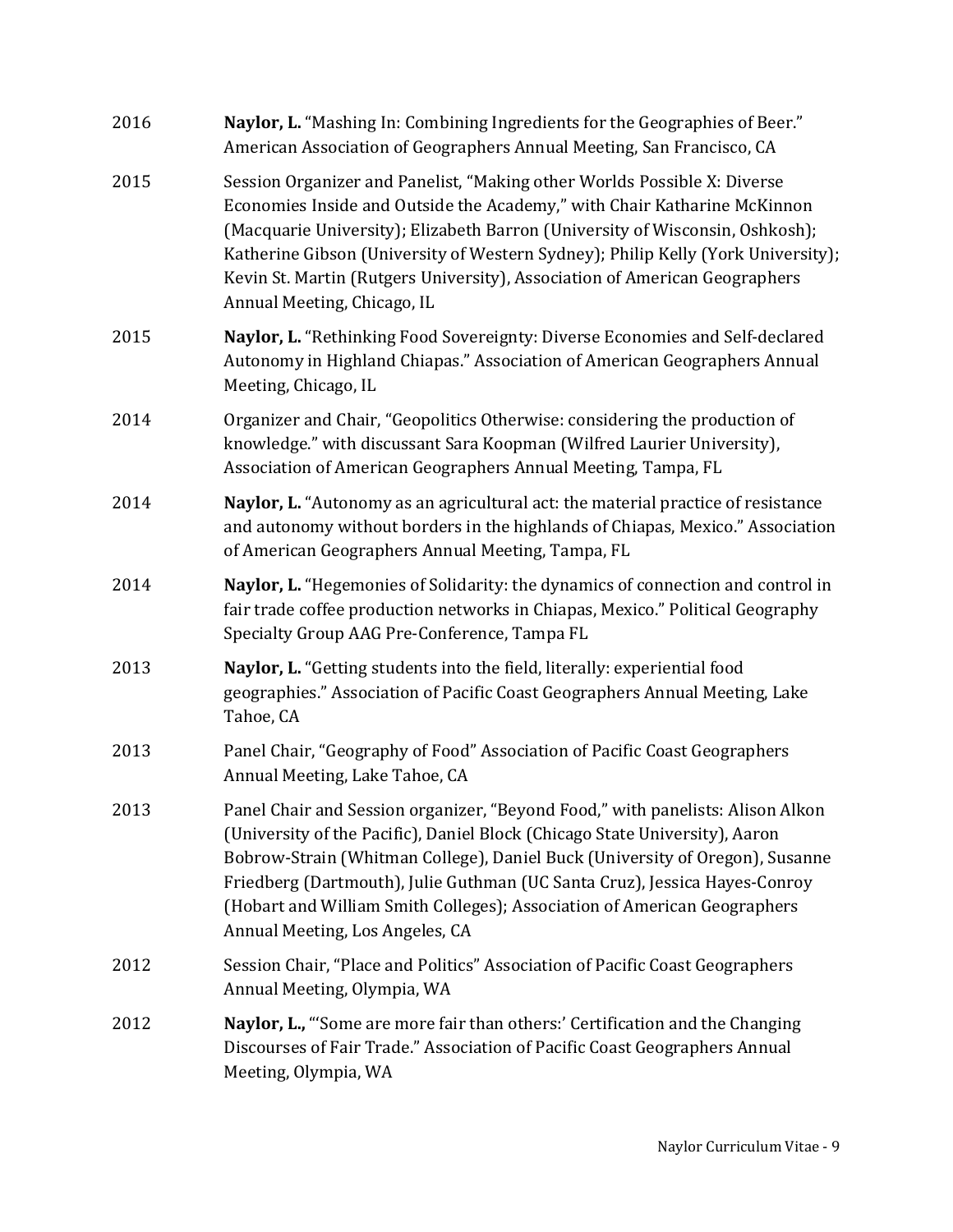| 2012 | Naylor, L. "Food Sovereignty and the Politics of Indigenous Resistance in<br>Chiapas, Mexico." Annual Congress of the Latin American Studies Association,<br>San Francisco, CA                                                                              |
|------|-------------------------------------------------------------------------------------------------------------------------------------------------------------------------------------------------------------------------------------------------------------|
| 2011 | Naylor, L. "Constructing Autonomy through the Colonial Difference: Zapatista-<br>aligned communities and the articulation of food sovereignty." Race, Space and<br>Nature Symposium, Berkeley, CA                                                           |
| 2011 | Naylor, L. "Exploring Food Sovereignty: the intersection of fair trade and the<br>Zapatista movement in Chiapas, Mexico." Association of American Geographers<br>Annual Meeting, Seattle, WA                                                                |
| 2011 | Panel Chair and Session co-organizer, with Daniel Buck (University of Oregon)<br>and Garrett Graddy (American University), "Considering a Food Geographies<br>Specialty Group" Association of American Geographers Annual Meeting, Seattle,<br>WA           |
| 2011 | Naylor, L. "Harnessing Multiple Movements: the intersection of fair trade and<br>the Zapatista movement in Chiapas, Mexico." Center on Diversity and<br>Community Grantee Presentation, University of Oregon Graduate Student<br>Research Forum, Eugene, OR |
| 2010 | Naylor, L. "Harnessing Multiple Movements: the intersection of fair trade and<br>the Zapatista movement in Chiapas, Mexico." Center for Latino/a and Latin<br>American Studies Grantee Presentation, Eugene, OR                                             |
| 2010 | Panelist, "Sustainability: Multiple Lenses and Perspectives." University of Oregon<br>Graduate Student Research Forum: Crossing Borders, Eugene, OR                                                                                                         |
| 2010 | Session co-organizer, with Daniel Block, (Chicago State University), "Food Justice<br>and Food Sovereignty" Association of American Geographers Annual Meeting,<br>Washington, DC                                                                           |
| 2010 | Naylor, L. "Hired Gardens and Urban Landscapes: a critical analysis of personal<br>"farms" in San Francisco, Seattle and Portland." Association of American<br>Geographers Annual Meeting, Washington, DC                                                   |
| 2010 | Naylor, L. "Hired Gardens and Urban Landscapes: a preliminary analysis of<br>personal "farms" in San Francisco and Seattle." Oregon Academy of Sciences<br>Annual Meeting, Portland, OR                                                                     |
| 2009 | Millet, M., Lawrence, M., Naylor, L., and Lobben, A. "Egocentric Perspectives in<br>Map Search." North American Cartographic Information Society Annual<br>Conference, Sacramento, CA                                                                       |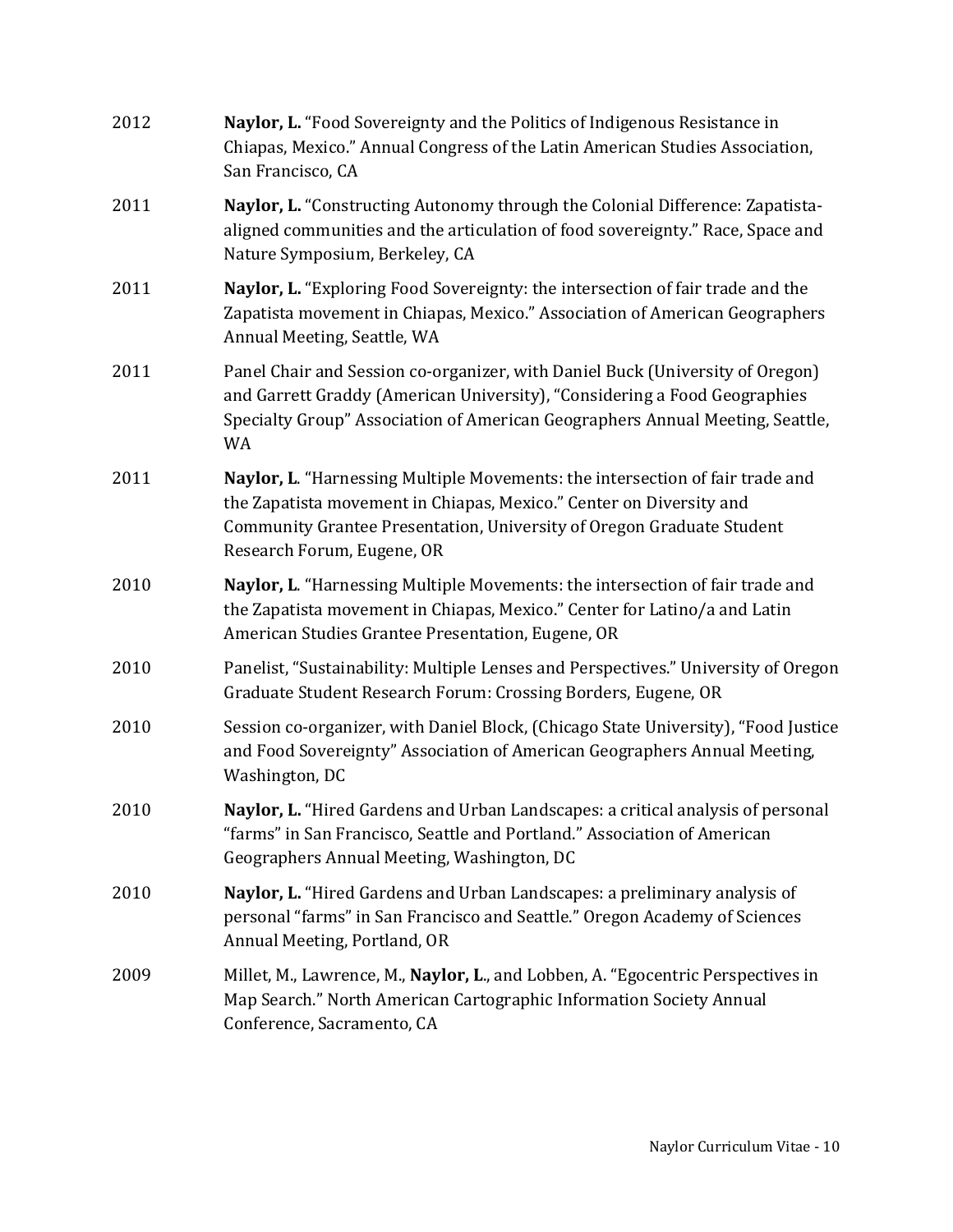#### **TEACHING**

\*Indicates new course for Geography Department † Indicates new course for University

## **University of Delaware (2015 – present)**

- $\blacksquare$  21st Century Feminisms † (F2018)
- Economic Geography and Uneven Development\* (Sp2016; Sp2017; Sp2019)
- Food Geographies and Food Justice<sup>\*</sup> (Sp2015-2020)
- Geography of Latin America (F2016; F2018)
- Research Design and Mixed Methods\* (Sp2018)
- University Grand Challenges, Special Topics in Sustainability and the Environmental Humanities: The Land Ethic: A Multidisciplinary Exploration (co-taught with Chris Williams, Wildlife Ecology and Etymology and McKay Jenkins, English) † (Sp2018)
- University CORE I: Grand Challenges and Great Debates, The Global Climate Encounter: Climate Change and Food Security (co-taught with Dana Veron, Geography) † (F2016)
- World Regional Geography (F2015; F2019)

### **The George Washington University (2014 – 2015)**

- Cities in the Developing World (F2014)
- Economic Geography (F2014; Sp2015)
- Graduate Seminar: Geographic Perspectives on Latin America—Social Movements\* (F2014)
- People, Land and Food: Food Justice\* (Sp2015)

## **University of Oregon (2008 – 2014)**

### Instructor of Record

- Advanced Geography of Local Food Systems\* (Su2014)
- Cultural Geography\* (F2012)
- Geography of Latin America (W2012)
- Geography of Local Food Systems\* (Su2011-2014)
- Introduction to Human Geography (Su2009; Sp2011)
- Special Studies: Practical Geographies\* (F2010)

### Teaching Assistant

- Geography of Globalization (Sp2013)
- Geography of the U.S. and Canada (Sp2009)
- Geography of Latin America (F2008; Sp2009)
- Introduction to Human Geography (W2009; Sp2012)

### **GRADUATE STUDENT ADVISING**

### **Committee Chair**

In progress Thayer, Nathan (PhD), Reclaiming the Mountain: Bee-keeping and post-Coal futures in West Virginia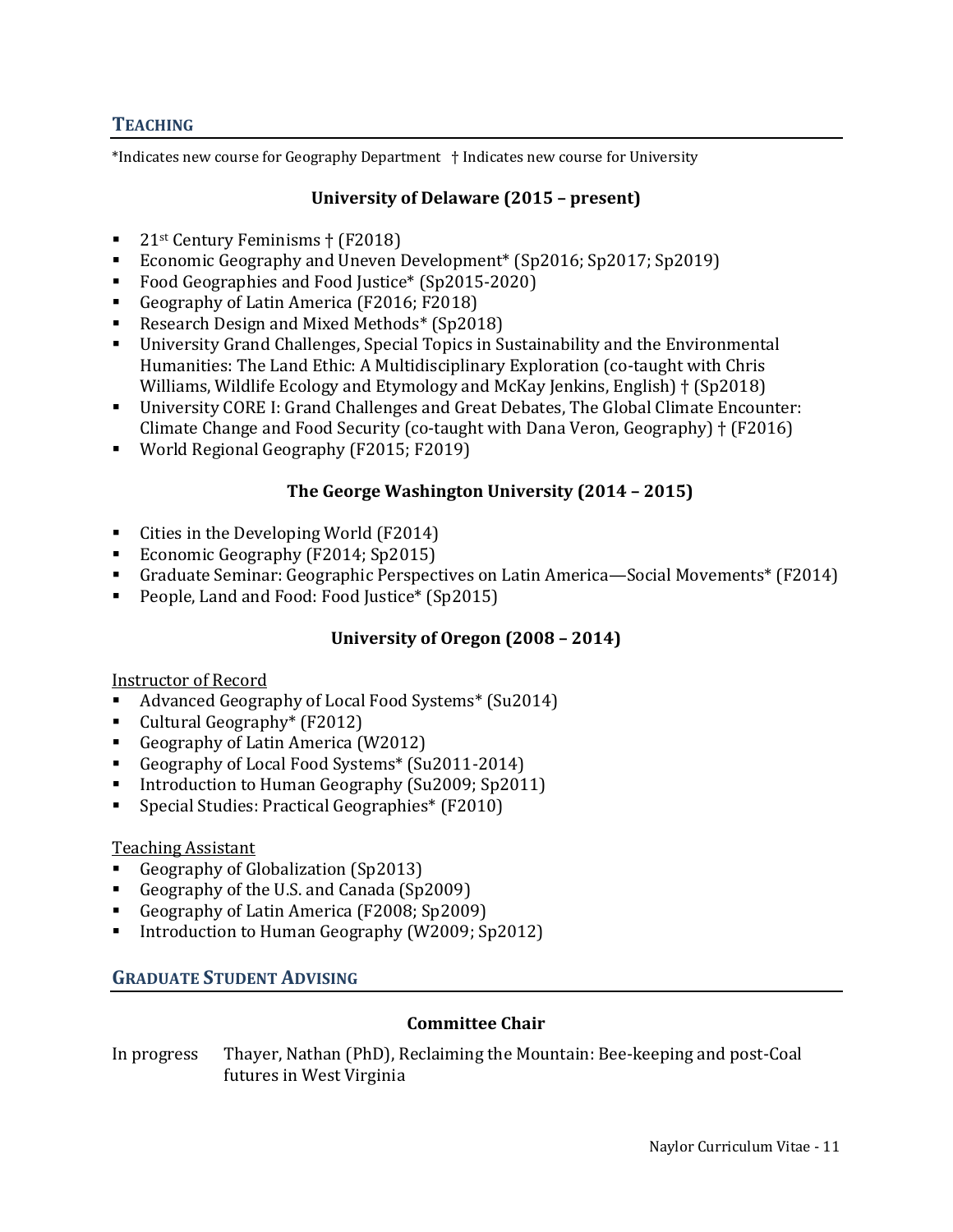|                         | - 2018-2019; Recipient: National Science Foundation National Research<br>Traineeship project "Aeroecology as a Test-bed for Interdisciplinary STEM<br>Training"                                                       |
|-------------------------|-----------------------------------------------------------------------------------------------------------------------------------------------------------------------------------------------------------------------|
| 2018                    | Speck, Samantha (MA), Climate Controlled Environmental Agriculture: a risk<br>assessment of mushroom growing operations in Kennett Square, Pennsylvania                                                               |
| 2018                    | Sundberg, Todd (MA), At the Intersection of Urban Agriculture and Social Justice                                                                                                                                      |
|                         | <b>Committee Member</b>                                                                                                                                                                                               |
| In progress             | Kim, Nari (PhD), The Geography of Aging with Dignity: Isolation, Health, and<br>Housing                                                                                                                               |
| In progress             | Obringer, Kelsey (PhD), Nourishing the Resistance: Food as a Tool and Tactic for<br>Political Action and Social Justice (Political Science and International Relations)                                               |
| In progress             | Wentzel, Cassandra (MA), Student Loan Attitudes: A Study at the University of<br>Delaware                                                                                                                             |
| 2018                    | Leiper, Chelsea (PhD), Paleo Body Politics: Re-Wilding Health, Ecology, and Diet<br>during the Anthropocene                                                                                                           |
| 2018                    | Barrett, Jaime (MA), Dueling Conservation Perspectives?: The Why and Why Not<br>of Best Management Practice Adoption and How it Relates to Local Knowledge                                                            |
|                         | Reader                                                                                                                                                                                                                |
| 2017                    | Beas, Maribel (PhD), Comprehensive Exams, Preservation Studies, University of<br>Delaware, Newark, DE                                                                                                                 |
| 2017                    | Obringer, Kelsey (PhD), "Locating Resistance: An Ethnographic Study of<br>Alternative Food Movements." Long Paper, Department of Political Science and<br>International Relations, University of Delaware, Newark, DE |
| 2016                    | Day, Anastasia (PhD), "Victory Vegetable Factories." Dissertation in Progress and<br>Occasional Paper, Department of History, University of Delaware, Newark, DE                                                      |
| <b>PROGRAM ACTIVITY</b> |                                                                                                                                                                                                                       |

# 2017 University of Delaware Center for Food Systems and Sustainability: Integrating Research, Education and Outreach (CENFOODS), founding faculty member

- 2017 Collaborated on successful grant proposal to UNIDEL Foundation to fund start-up of Center, with project leads: Amy Shober and Angelia Seyfferth (\$601,640)
- 2011-14 University of Oregon Food Studies
	- 2013 Application to the College of Arts and Sciences for establishing an undergraduate minor in Food Studies in collaboration with Stephen Wooten, Mary Jaeger, and Daphne Gallagher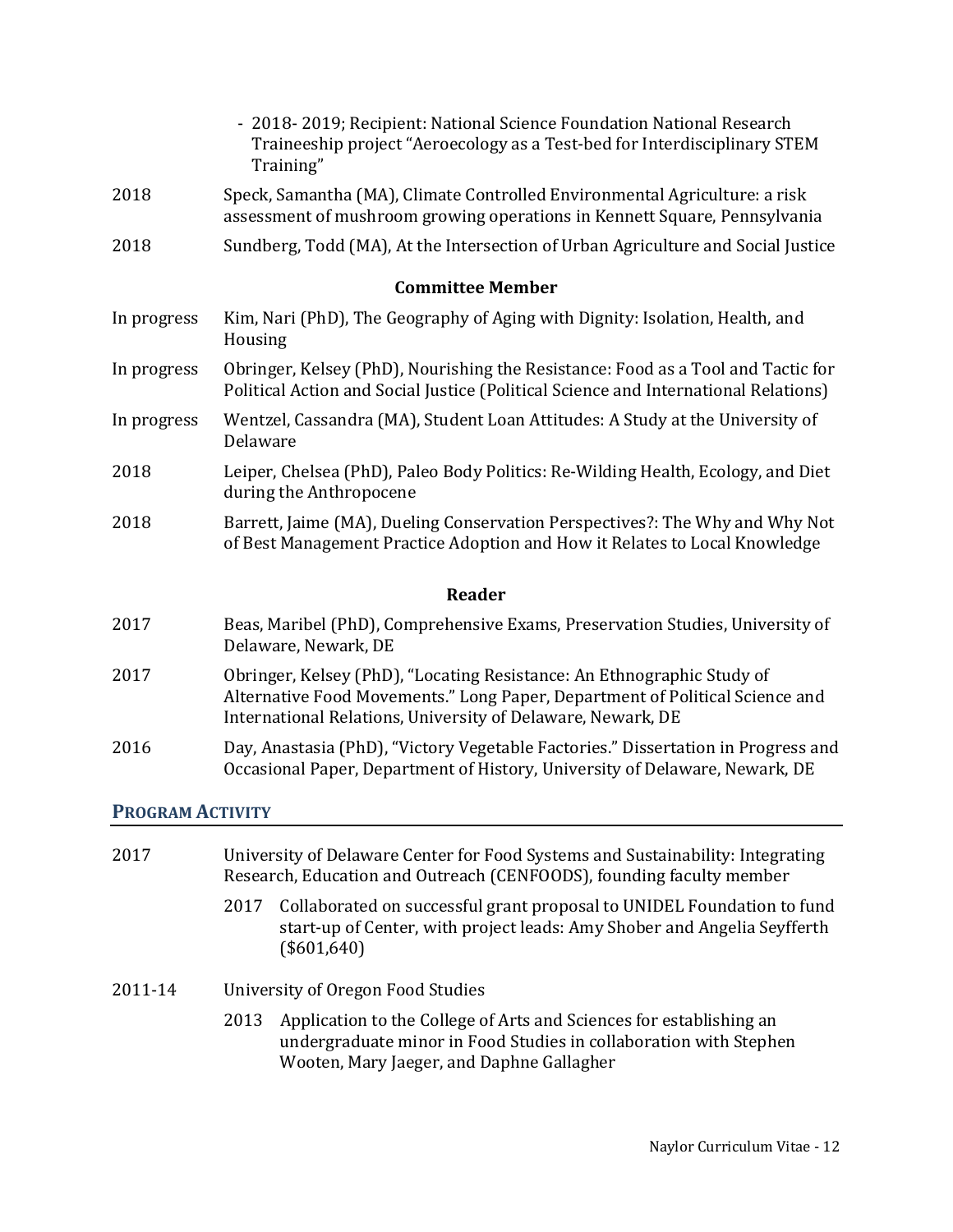- 2013 Collaborated in the establishment of graduate specialization in Food Studies, housed within the Environmental Studies Program. Co-authored successful grant application to the UO Graduate School to fund this specialization, with Stephen Wooten, Daniel Buck, Michael Fahkri, Jennifer Burns Bright (Levin) and Brooke Havlik (\$10,000)
- 2012 Awarded, with co-author Stephen Wooten, UO College of Arts and Sciences Program Grant Award, "Growing UO Food: Developing a Signature Food Studies Program" (\$6,000)

## **ACADEMIC LEADERSHIP AND SERVICE**

#### **Leadership and Service for the University**

| 2019-    | College of Earth, Ocean, and Environment, Representative, University of<br>Delaware Sustainability Council (invited position) |
|----------|-------------------------------------------------------------------------------------------------------------------------------|
| 2019-    | Member, Climate Programs Committee, Department of Geography & Spatial<br>Sciences, University of Delaware                     |
| 2019-    | Co-coordinator, Department of Geography & Spatial Sciences Seminar,<br><b>University of Delaware</b>                          |
| $2019 -$ | Co-Director, Embodiment Lab, Department of Geography & Spatial Sciences,<br><b>University of Delaware</b>                     |
| 2019-    | Geography Undergraduate Major Advisor, Department of Geography & Spatial<br>Sciences, University of Delaware                  |
| 2018-19  | College of Earth, Ocean, and Environment, Member, University of Delaware<br><b>Sustainability Task Force</b>                  |
| 2018-19  | Member, Human Geography Faculty Search Committee, Department of<br>Geography, University of Delaware                          |
| 2018-19  | Member, National Science Foundation CAREER Academy Committee, Research<br>Office, University of Delaware                      |
| 2018     | Member, Academic Council, Department of Geography, University of Delaware                                                     |
| 2017-18  | Symposium and Workshop Organizer and Convener, Food Intersections<br>Symposium, University of Delaware, Newark, DE            |
| 2017-    | Member, Dean's International Task Force, College of Earth, Ocean, and<br>Environment, University of Delaware                  |
| 2017-19  | Member, Graduate Policy Handbook Committee, Department of Geography,<br><b>University of Delaware</b>                         |
| 2017     | Member, College of Earth, Ocean, and Environment Committee for Campaign<br>Refresh, University of Delaware                    |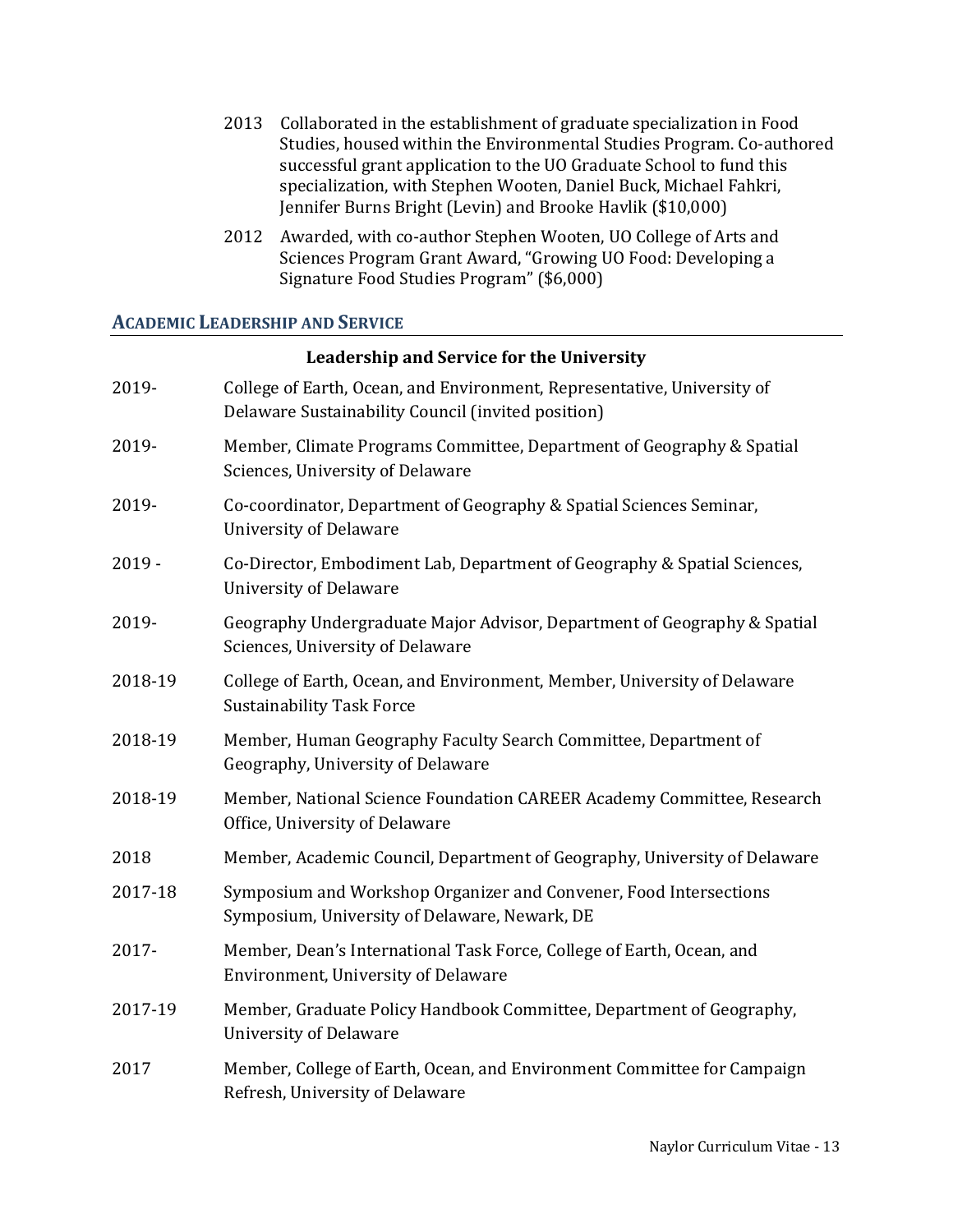| 2017-   | Faculty Mentor, Gamma Theta Upsilon Geography Honor Society                                                                                                                                                                                                                                                                                                                                      |
|---------|--------------------------------------------------------------------------------------------------------------------------------------------------------------------------------------------------------------------------------------------------------------------------------------------------------------------------------------------------------------------------------------------------|
| 2016-   | Geography Undergraduate Minor Advisor, Department of Geography, University<br>of Delaware                                                                                                                                                                                                                                                                                                        |
| 2016    | Member, Search Committee, Director of Environmental Public Education Office<br>Position, College of Earth, Ocean and Environment, University of Delaware                                                                                                                                                                                                                                         |
| 2016-17 | Member, CORE Pilot Assessment Committee, University of Delaware                                                                                                                                                                                                                                                                                                                                  |
| 2015-16 | Member, Undergraduate Geography Major Requirements Committee,<br>Department of Geography, University of Delaware                                                                                                                                                                                                                                                                                 |
| 2015-16 | Chair, Graduate Human Geography Comprehensive Exam Committee,<br>Department of Geography, University of Delaware                                                                                                                                                                                                                                                                                 |
| 2015-19 | Coordinator and Convener, Human Geography Roundtable for Peer Review and<br>Professional Development, Department of Geography, University of Delaware<br>(now Embodiment Lab)                                                                                                                                                                                                                    |
| 2014-15 | Member, Urban Food Task Force, The George Washington University                                                                                                                                                                                                                                                                                                                                  |
| 2014-15 | Chair, Department of Geography Collegial Committee, The George Washington<br>University                                                                                                                                                                                                                                                                                                          |
| 2014-15 | Member, Advisory Board, Project Dharavi - Rethinking Waste (recipients of the<br>2015 George Washington University Best International Venture Prize (\$7,500);<br>the 2015 George Washington Upstart D-Prize (\$5,000); 3rd Place in the 2015<br>George Washington University Business Plan Competition (\$10,000); and finalist<br>for the Resolution Project of the Clinton Global Initiative) |
| 2013-14 | Graduate Student Member, Advisory Council, UO Food Studies, University of<br>Oregon                                                                                                                                                                                                                                                                                                              |
| 2013-14 | Member, Review Committee, UO Food Studies Graduate Student Research Grant,<br>University of Oregon                                                                                                                                                                                                                                                                                               |
| 2013    | Project Tomato Trip Leader, Community for Ecological Leaders, University of<br>Oregon                                                                                                                                                                                                                                                                                                            |
| 2012-13 | Member, Steering Committee on UO Food Studies Initiative, University of Oregon                                                                                                                                                                                                                                                                                                                   |
| 2012    | Co-founder, Women in Political Resistance Research Interest Group, Center for<br>the Study of Women in Society, University of Oregon                                                                                                                                                                                                                                                             |
| 2010-12 | Member, Student Sustainability Advisory Committee for University of Oregon<br><b>Student Sustainability Fund</b>                                                                                                                                                                                                                                                                                 |
| 2010-12 | Member, Advisory Committee for University of Oregon General Science Program                                                                                                                                                                                                                                                                                                                      |
| 2011    | Conference Coordinator, UO Food Justice Conference                                                                                                                                                                                                                                                                                                                                               |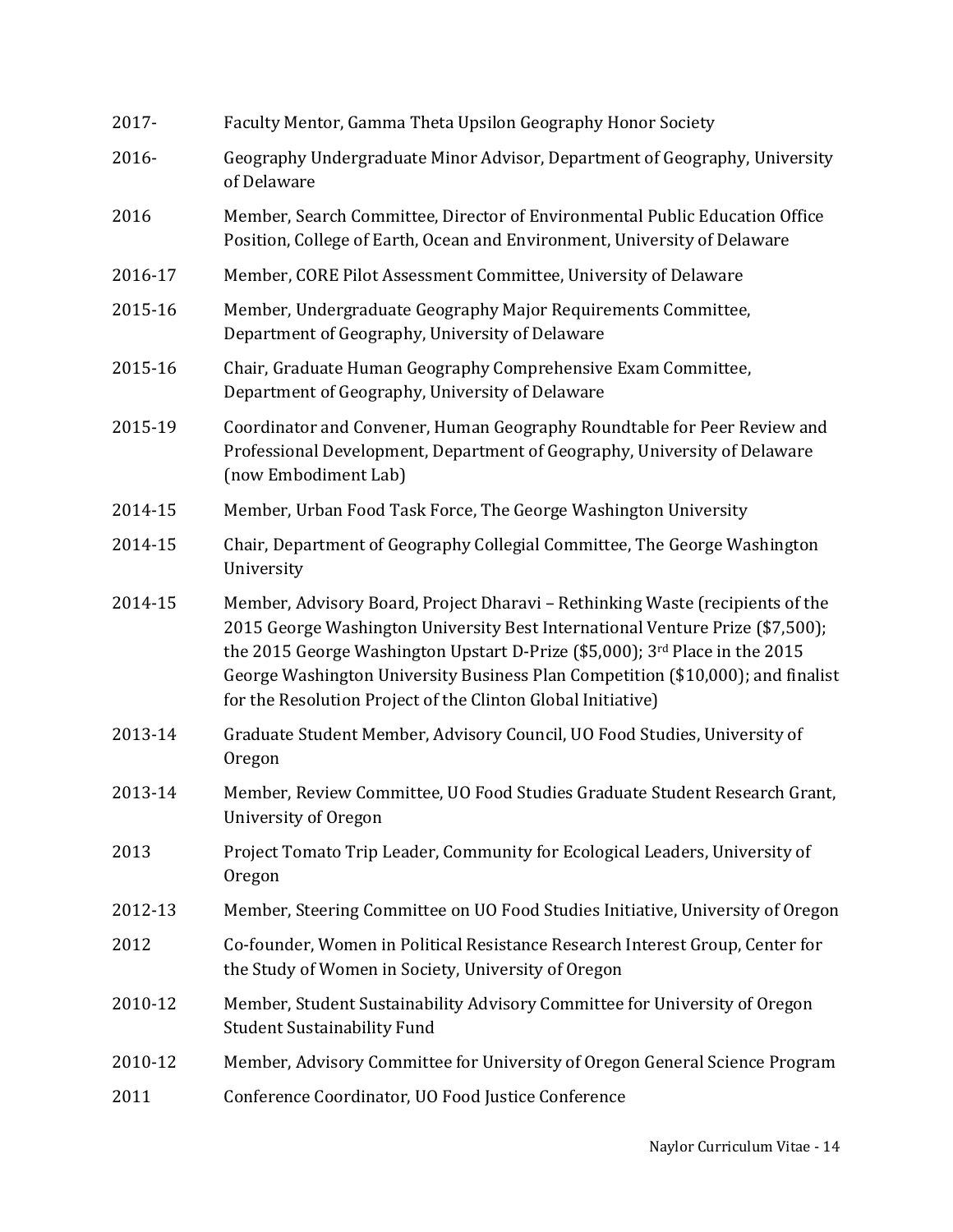| 2010-11 | Member, Steering Committee, UO Food Justice Conference                                                                                           |
|---------|--------------------------------------------------------------------------------------------------------------------------------------------------|
| 2009-10 | Graduate Student Committee Member, Urban Sustainability Faculty Search<br>Committee, Department of Geography, University of Oregon               |
| 2009    | Organizer, Graduate Student Thesis Writing Workshop, Department of<br>Geography, University of Oregon                                            |
|         | Leadership and Service in the Discipline                                                                                                         |
| 2019-   | Founding Core Member, Community Economies Institute (by nomination)                                                                              |
| 2019-   | Member, Community Economies Collective (by nomination)                                                                                           |
| 2019-   | Member, Consejo de Revisores de Íconos (Editorial Board), FLACSO Ecuador<br>(invited)                                                            |
| 2019-   | Co-chair, Committee on Publications, American Association of Geographers<br>(elected position, two-year term)                                    |
| 2019    | Reviewer, National Science Foundation                                                                                                            |
| 2018-   | Visiting Geographical Scientist, American Association of Geographers and Gamma<br>Theta Upsilon (by nomination)                                  |
| 2018-   | Member, Task Force on the Regional Divisions of the American Association of<br>Geographers (indefinite term)                                     |
| 2018-   | Council Liaison, Committee on the Status of Women in Geography, American<br>Association of Geographers (three year term)                         |
| 2018-   | Regional Councilor, American Association of Geographers Council (elected<br>position, three-year term)                                           |
| 2018-   | Member of the Executive Board, Middle States Regional Division of the American<br>Association of Geographers (elected position, three-year term) |
| 2017-18 | Member, Board, Delaware Valley Geographic Alliance                                                                                               |
| 2016-   | Member, Editorial Board for the American Geographical Society Journal Focus on<br>Geography (invited)                                            |
| 2016-18 | Board Member, American Association of Geographers Political Geography<br>Specialty Group (elected position, two-year term)                       |
| 2015-   | Member, Community Economies Research Network (by nomination)                                                                                     |
| 2011    | Co-founder, Geographies of Food and Agriculture Specialty Group, Association of<br><b>American Geographers</b>                                   |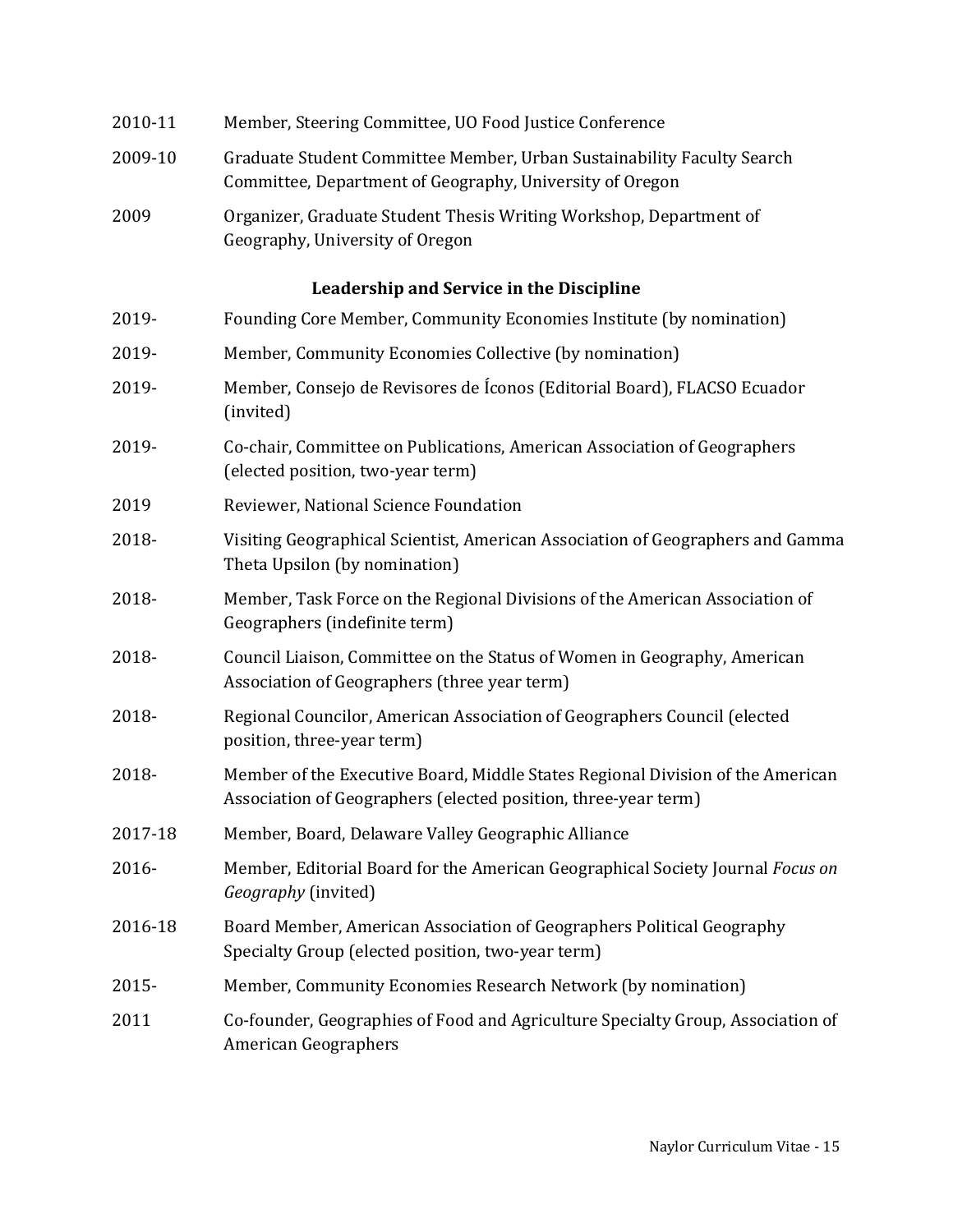#### **REFEREE FOR PROFESSIONAL JOURNALS AND PRESSES**

*Agriculture and Human Values Antipode* Bloomsbury *Environment and Planning D: Society and Space Environmental Studies and Sciences FOCUS on Geography Food Culture and Society GeoJournal Geopolitics Geographical Review Í C O N O S: Revista de Ciencias Sociales International Journal of Environmental and Public Health Journal of Geography and Regional Planning Journal of Historical Geography Journal of International Development Journal of Rural Studies Local Environment: The International Journal of Justice and Sustainability* Oxford University Press *Political Geography Social and Cultural Geography Society & Natural Resources Sustainability* Wiley

### **PROFESSIONAL DEVELOPMENT ACTIVITIES**

| Faculty Peer Observation Program, University of Delaware, Newark, DE                                                                                           |
|----------------------------------------------------------------------------------------------------------------------------------------------------------------|
| Food Intersections Paper Workshop, University of Delaware, Newark, DE                                                                                          |
| American Association of Geographers, Geography Faculty Development Alliance<br>Early Career Workshop, University of Tennessee, Knoxville, TN                   |
| Diálogo Global, Decolonizing Knowledge and Power: Postcolonial Studies,<br>Decolonial Horizons Seminar, Universitat Autónoma de Barcelona, Barcelona,<br>Spain |
| Community Agroecology Network, Agroecology Summer Program, University of<br>California at Santa Cruz                                                           |
| Lecturer, Cross Examination Competitive Debate, Whitman National Debate<br>Institute, Whitman College                                                          |
|                                                                                                                                                                |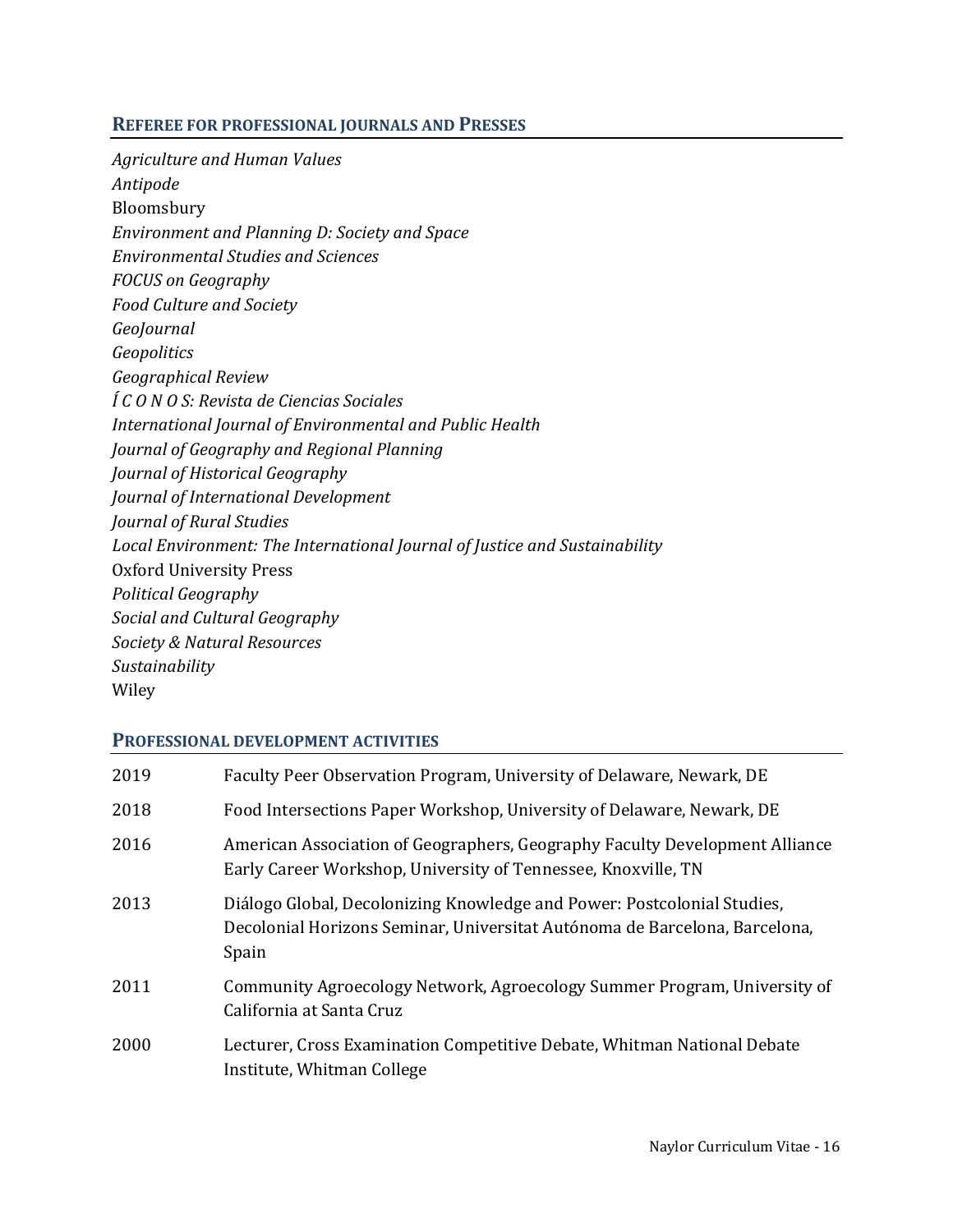1999 Lecturer, Cross Examination Competitive Debate, Western Washington University Debate Institute, Western Washington University

## **COMMUNITY ENGAGEMENT**

| 2017-19 | Member, Evaluation Committee, BikeNewark, Newark, DE                                                                  |
|---------|-----------------------------------------------------------------------------------------------------------------------|
| 2015-19 | Advisory Board member, Asepsis: Redefining Waste (501c3), Washington, DC                                              |
| 2014-15 | Guest Chef, Pancakes with the Provost, The George Washington University,<br>Washington, DC                            |
| 2012-13 | Volunteer, Schools for Chiapas/ <i>Escuelas para Chiapas</i> , San Diego, California,<br>USA/Oventik, Chiapas, Mexico |
| 2012-13 | Road Scholar, University of Oregon, Center for the Study of Women and Society<br>public lecture series, Eugene, OR    |
| 2008    | Volunteer, McKenzie River Trust Riparian Restoration, Eugene, OR                                                      |
| 2003-05 | Volunteer, Potomac Vegetable Farms, Vienna, VA                                                                        |
| 2003-05 | Volunteer, Chrysalis Vineyards, Middleburg, VA                                                                        |
| 2000    | Volunteer, Centro del Idiomas Sureste, Mérida, Yucatán, Mexico                                                        |

# **MEDIA**

| 2019 | Wu, Katherine J. "Many cocoa farm workers aren't reaping the benefits of<br>Fairtrade certification." PBS Nova, 1, July 2019.                                                                                               |
|------|-----------------------------------------------------------------------------------------------------------------------------------------------------------------------------------------------------------------------------|
| 2018 | Jolly-Van Bodegraven, Mark. "Rethinking the Food System: Symposium engages<br>food justice scholars, students and activists." UDaily, 22, May 2018.                                                                         |
| 2018 | Keane, Connor. "Mushroom Geography: UD grad student's risk analysis<br>contributes valuable information to industry leaders." UDaily 23, March 2018.                                                                        |
| 2017 | <b>WVUD Campus Voices, "Professor Lindsay Naylor brings Food and Geography</b><br>Together," radio interview, 2 November 2017, n.p. (nominated for 2018<br>Delaware Press Association Communications Radio Interview Award) |
| 2017 | Cherfas, Jeremy. "Pushing Good Coffee: Beyond Merely Fair in the Search of<br>Ethical Trade." <b><i>Eat this Podcast</i></b> , 30 August 2017, n.p.                                                                         |
| 2017 | "Food 101: These Classes Have Taste." <u>UD Messenger</u> , 2017, Vol. 25, No. 1: 27.                                                                                                                                       |
| 2017 | Casini, Artika Rangan. "The Politics of Fair Trade: Research Examines<br>Unforeseen Impacts of the Fair Trade Movement." UDaily, 9 March 2017.                                                                              |
| 2017 | Hennesey, Greer. "Philadelphia Food Justice: Undergraduate Geography Student<br>Joins Quest for Accessible, Healthy Food." UDaily, 10 May 2017, n.p.                                                                        |